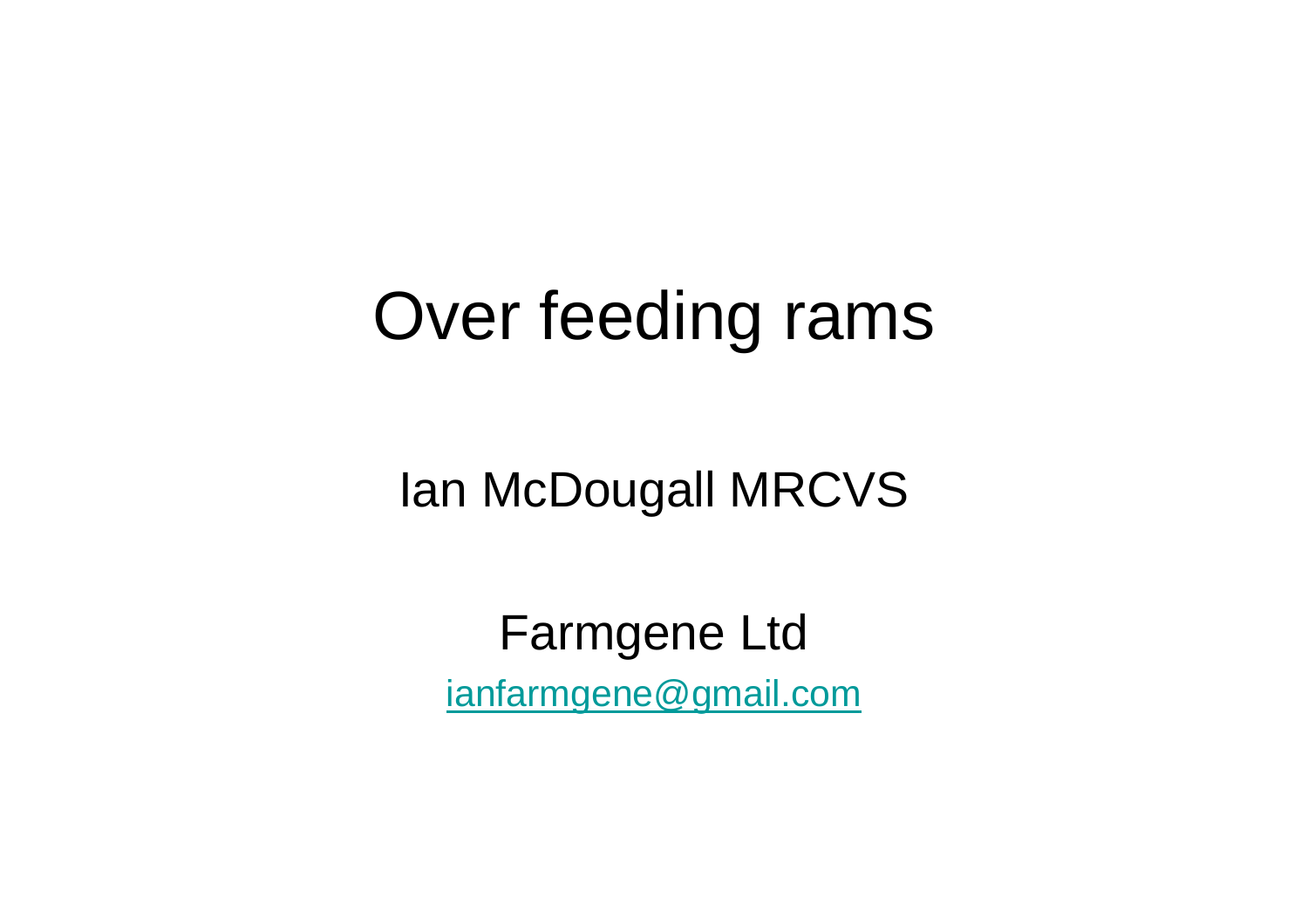# Over feeding rams

My personal interest:

Specialise in sheep AI / ET

• See the adverse effects of over feeding

Sell 200+ rams per year in Australia

• Don't want my customers complaining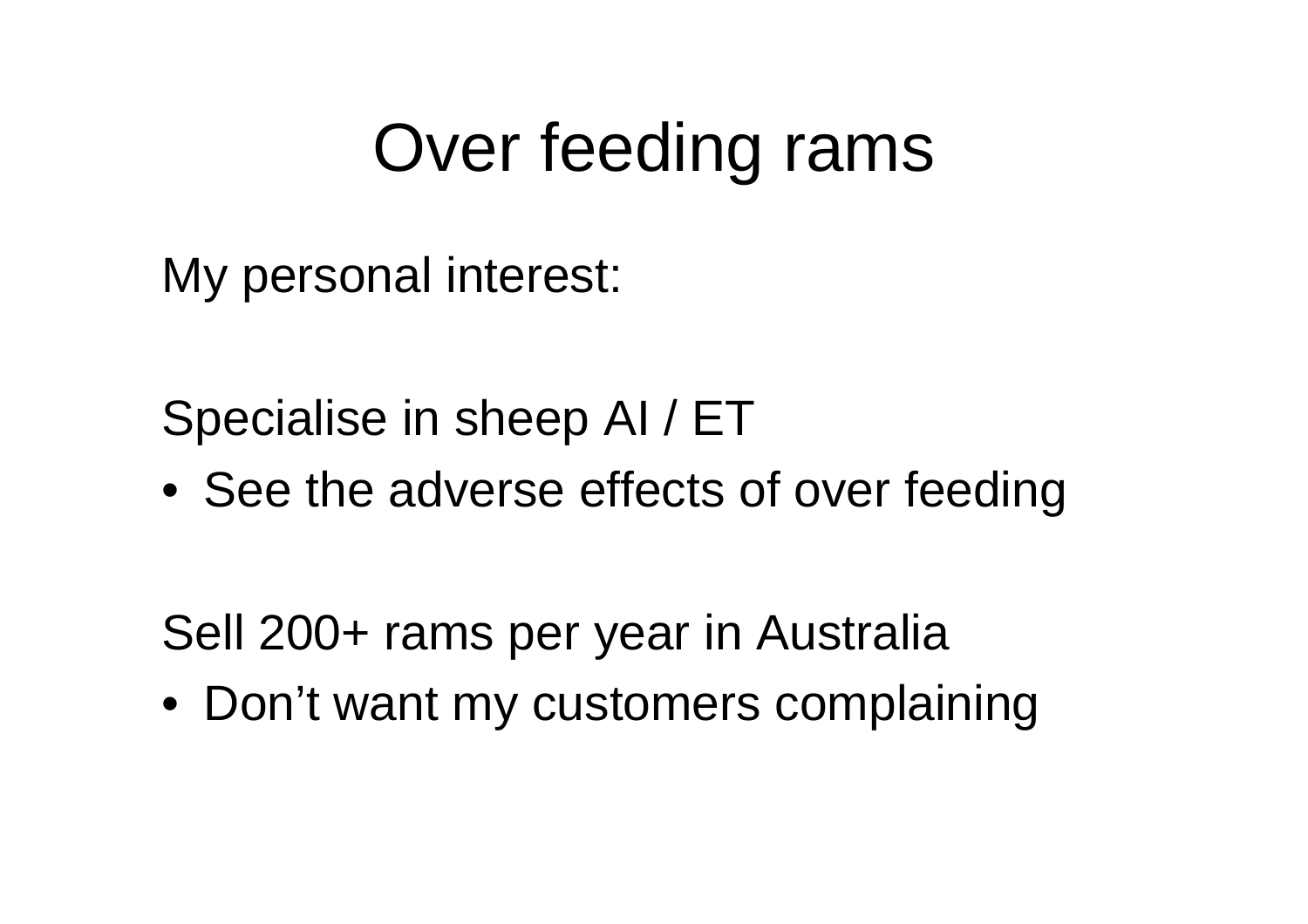### Why do breeders over feed rams?

• The impression that it returns most £ Enters the ram into the "ram lottery" ie the possibility of achieving a large price at auction

• Many rams sold at auction Size sells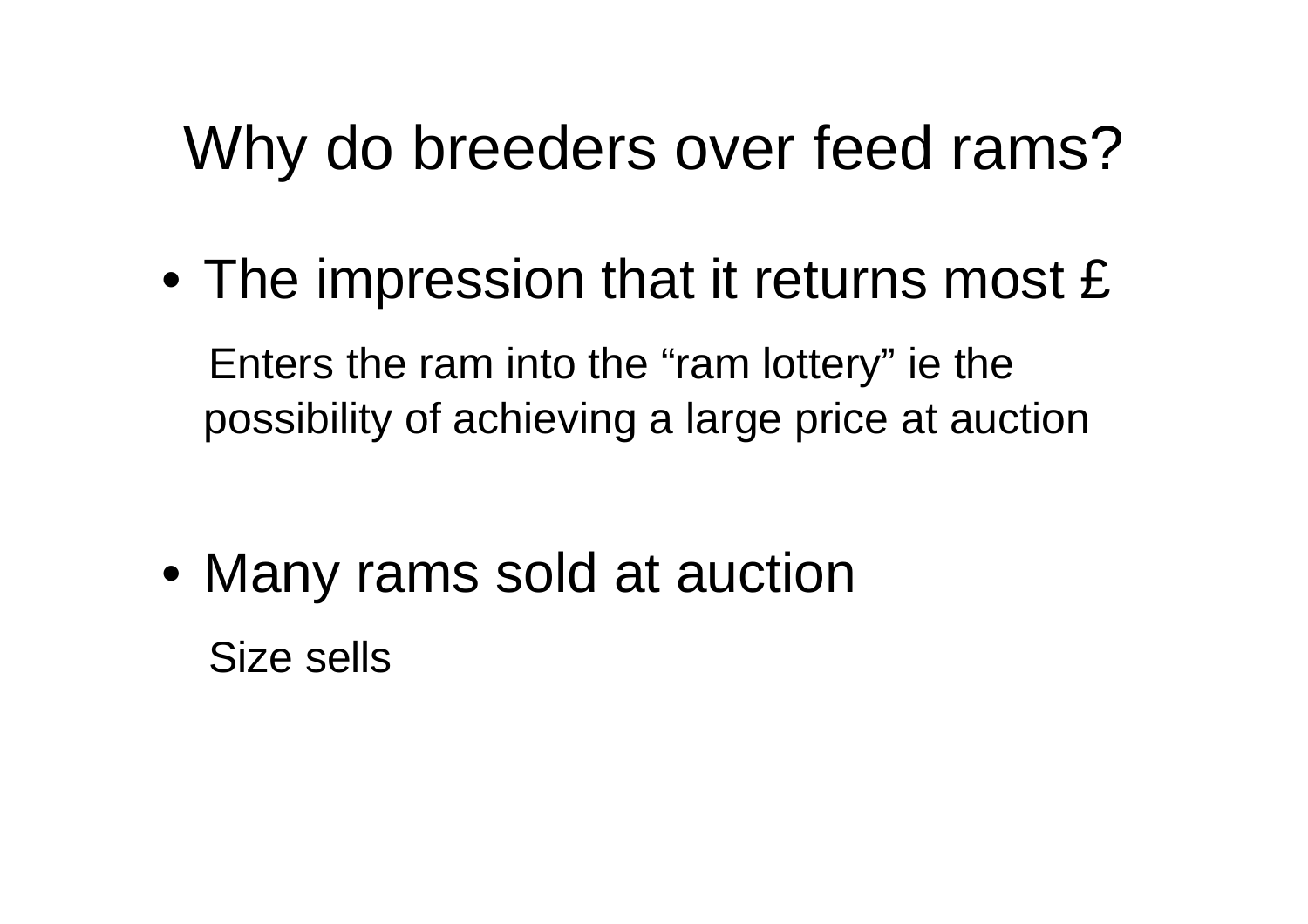### Pre sale ram management

Breeders want rams to be big and therefore often fat at the point of sale / show.

- Ad lib creep feeding of ram lambs
- Housing rams and ram lambs pre sale
- Over feeding rams and ram lambs pre sale.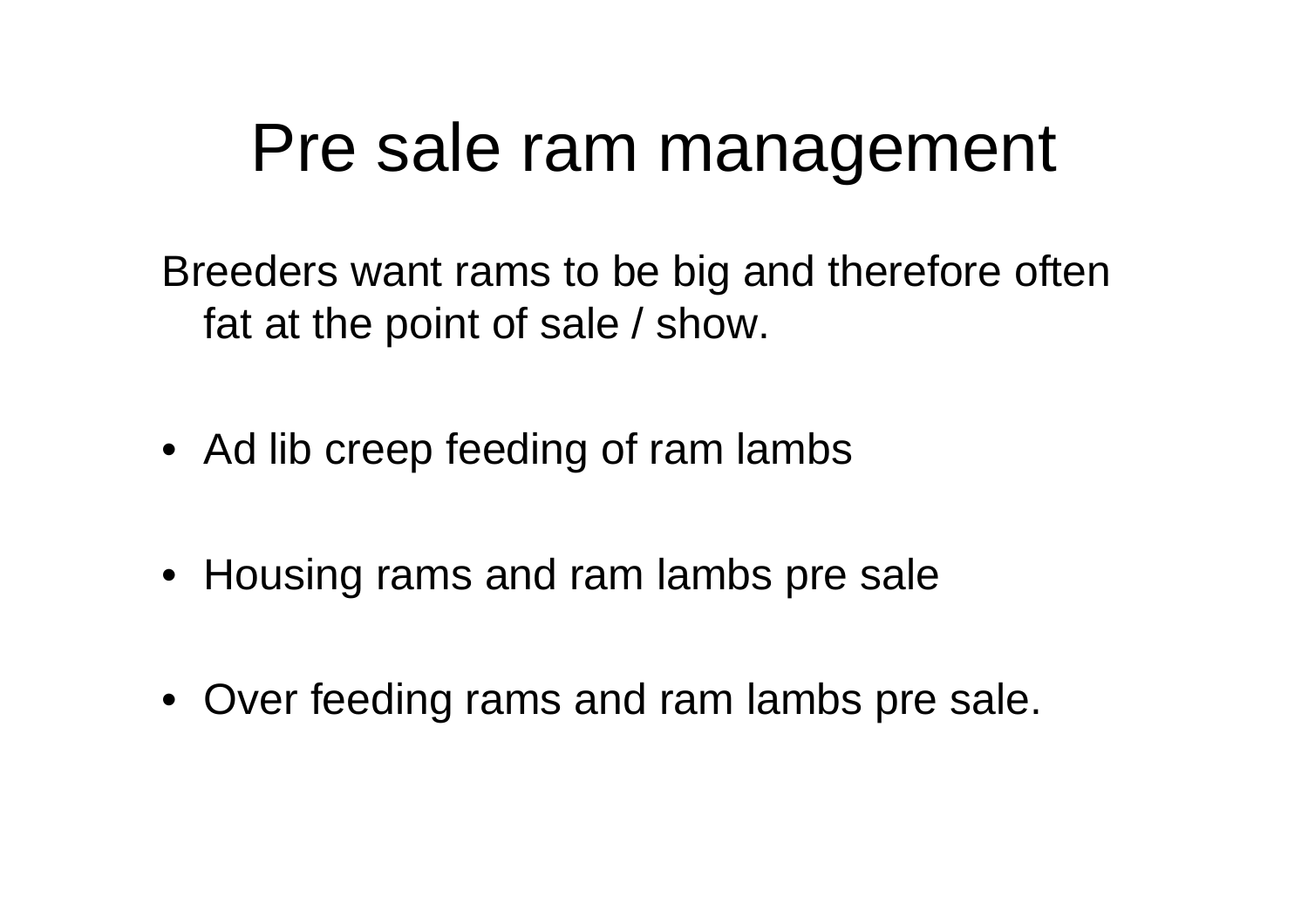## Adverse effects

#### **Short term**

- Infertility (usually transient for 2-3 months)
- Poor mating performance over fat rams are unable to serve sufficient ewes with the mating period
- Rams "melt" soon after purchase ie rapidly lose weight and become unsound for breeding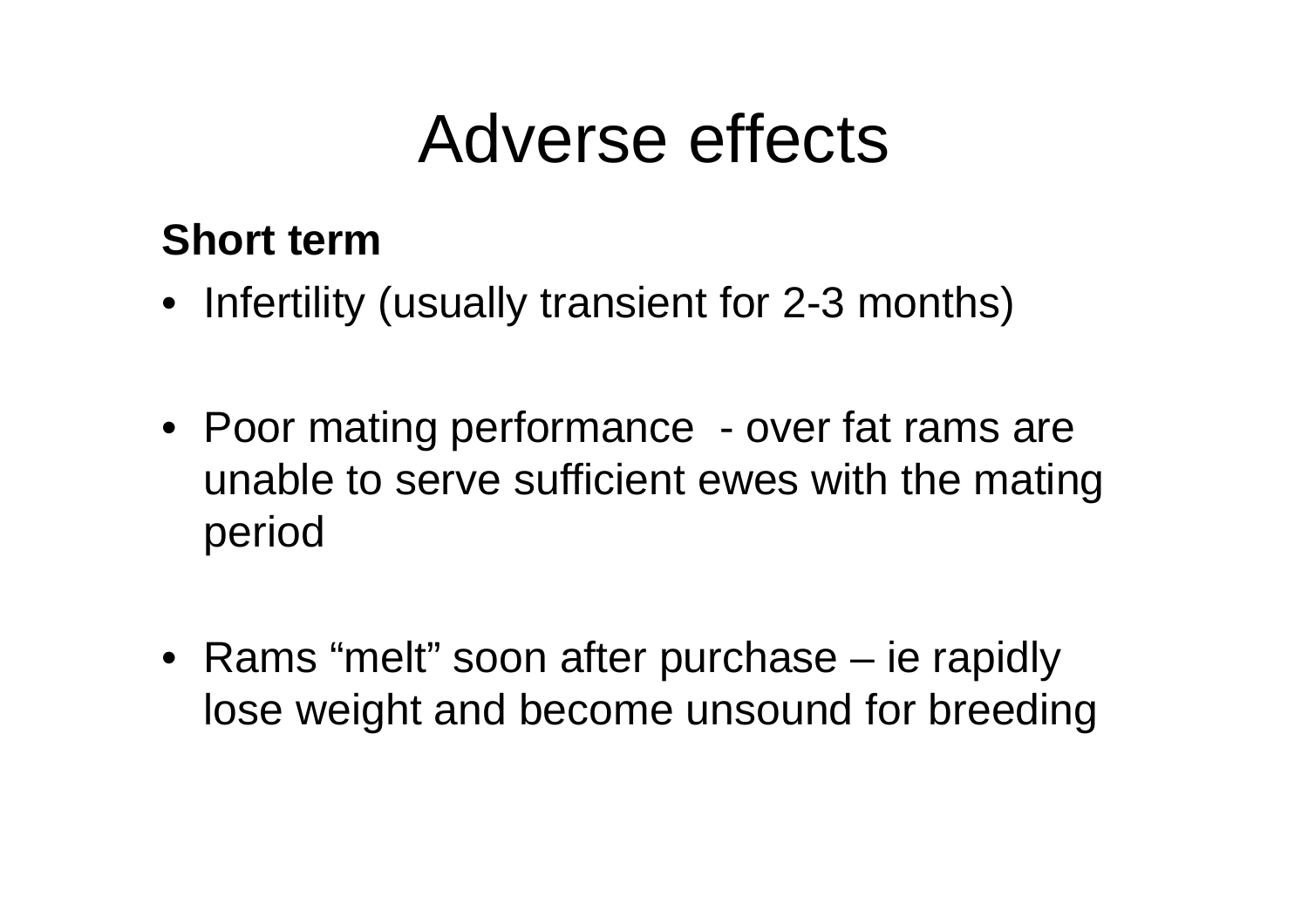### Adverse effects

#### **Long term**

• Breeding rams that cannot survive / thrive on grass alone.

Survive in commercial flocks for only 1-2 breeding seasons before dying or being culled for lameness or poor body condition.

### • Breeding rams with a poor serving capacity

Incapable of serving 100+ ewes in 3 weeks due to lack of fitness, being over weight, poor limb and foot conformation, possible cartilage defects.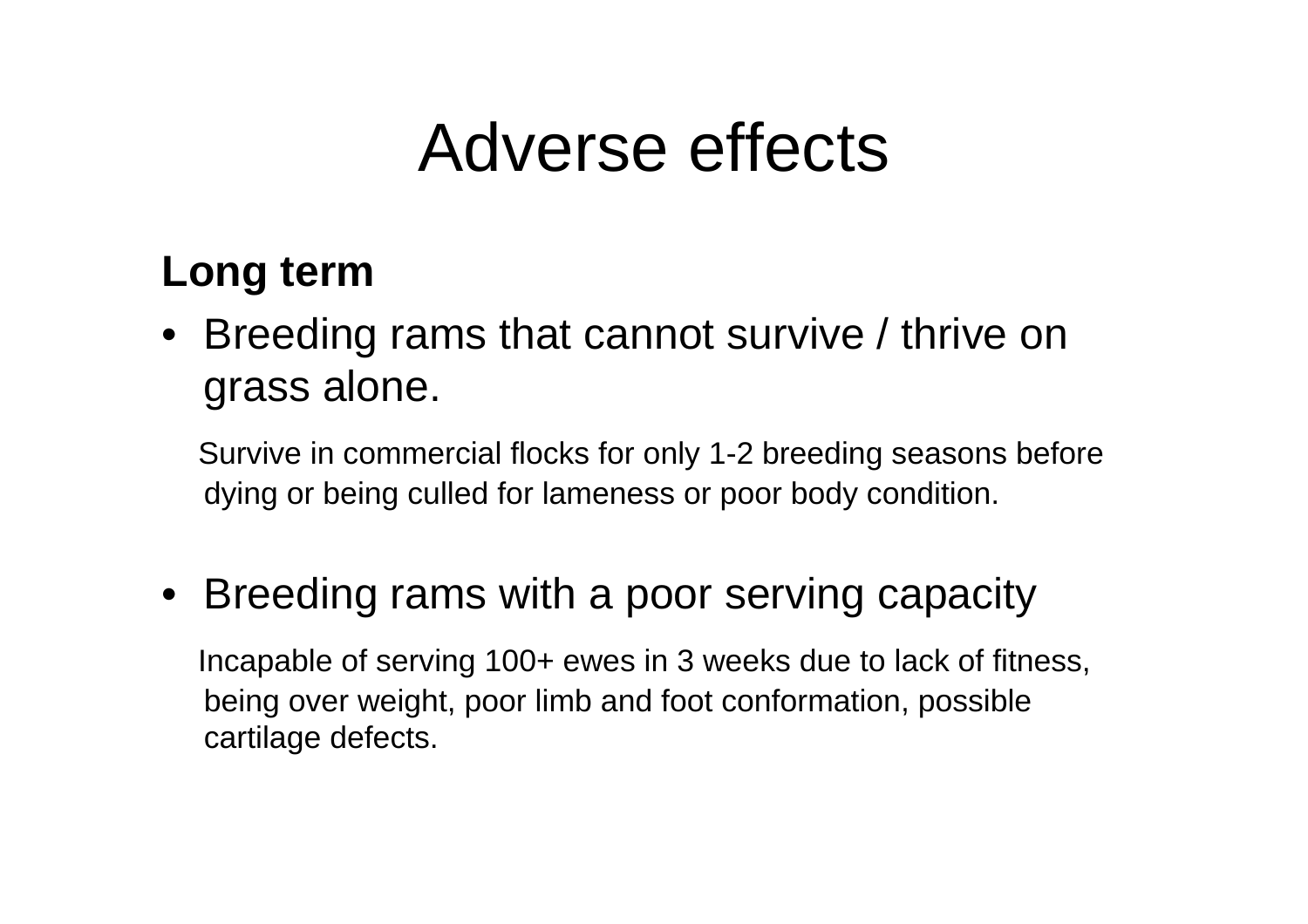## **Short term adverse effects Infertility**

- Testicles need to be kept 4-5 $\rm ^o$  C cooler than the ram's core body temp.
- Over heating destroys semen producing cells in the testicles, testicles become soft and small.
- The temperature of the testicles does not have to be raised very much nor for long, for significant damage to semen production and semen quality to occur.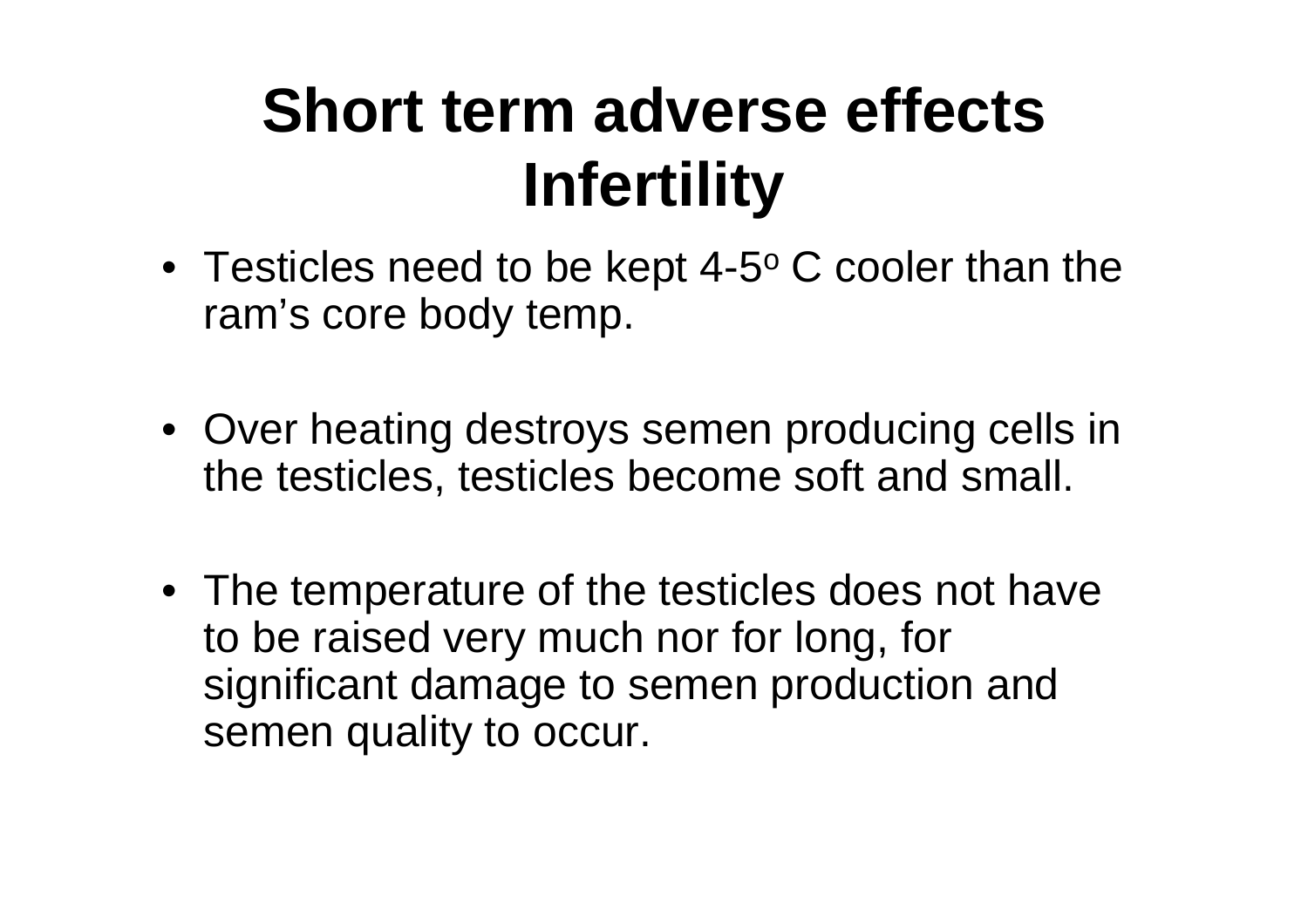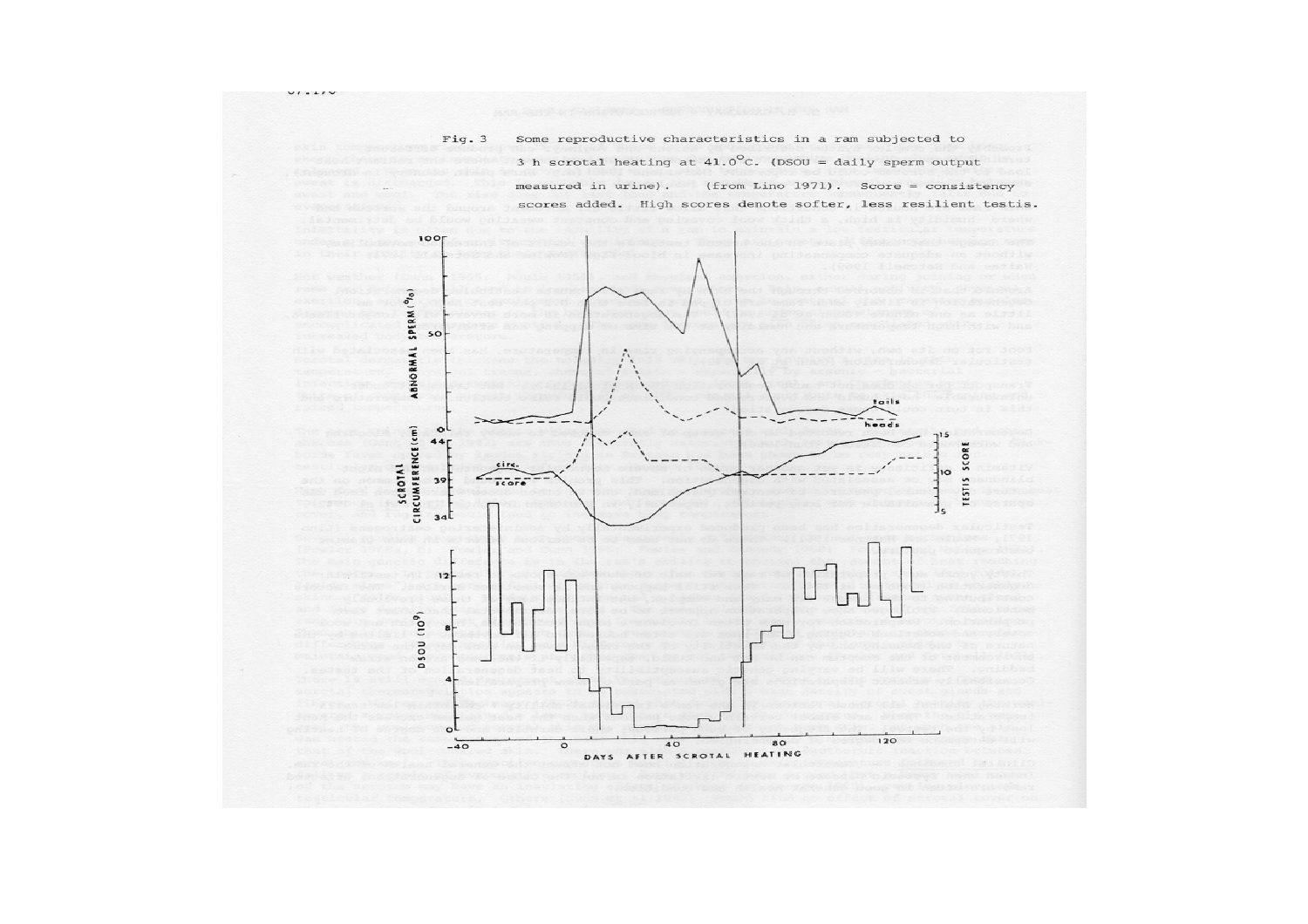# Over feeding = Hot testicles Hot testicles = Infertility

- Fat deposits in the scrotum acts as insulation around the testicles raising testicular temperature.
- Fat rams are unfit (heart and lungs) any minor physical exertion raises their body temp and exacerbates their inability to maintain a low temperature in their testicles.
- High caloric intake (cereal based diet) is believed to increase body temp and be associated with lower heat tolerance (Riek et al 1950; Robinson and Lee 1949)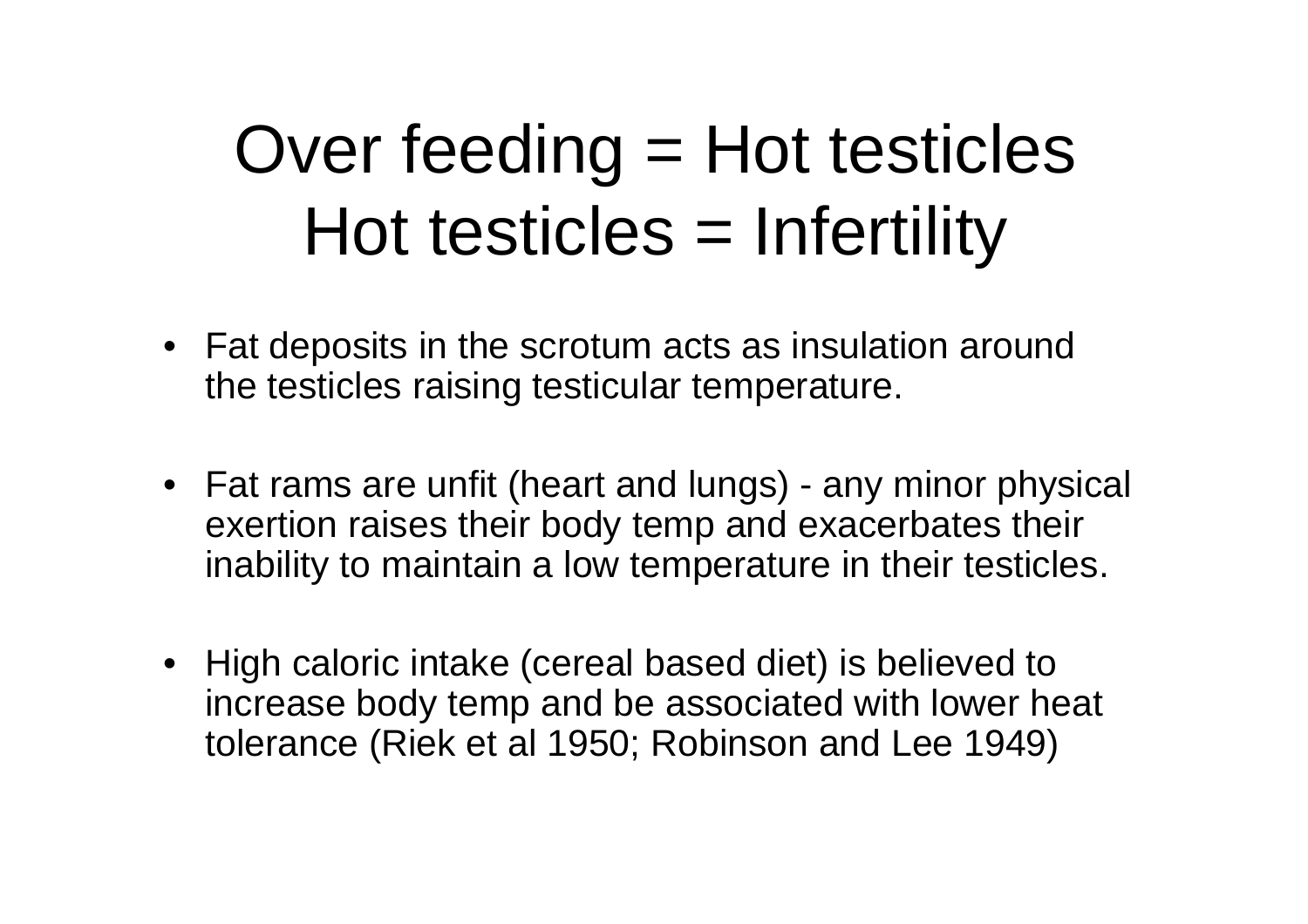## **Short term adverse effects Poor mating performance**

Over fed rams are often:

- Fat Condition score 5+
- Not aerobically fit

All the walking grazing involves will ensure that their heart, lungs and limbs are in much better shape.

• May have weak tendons and ligaments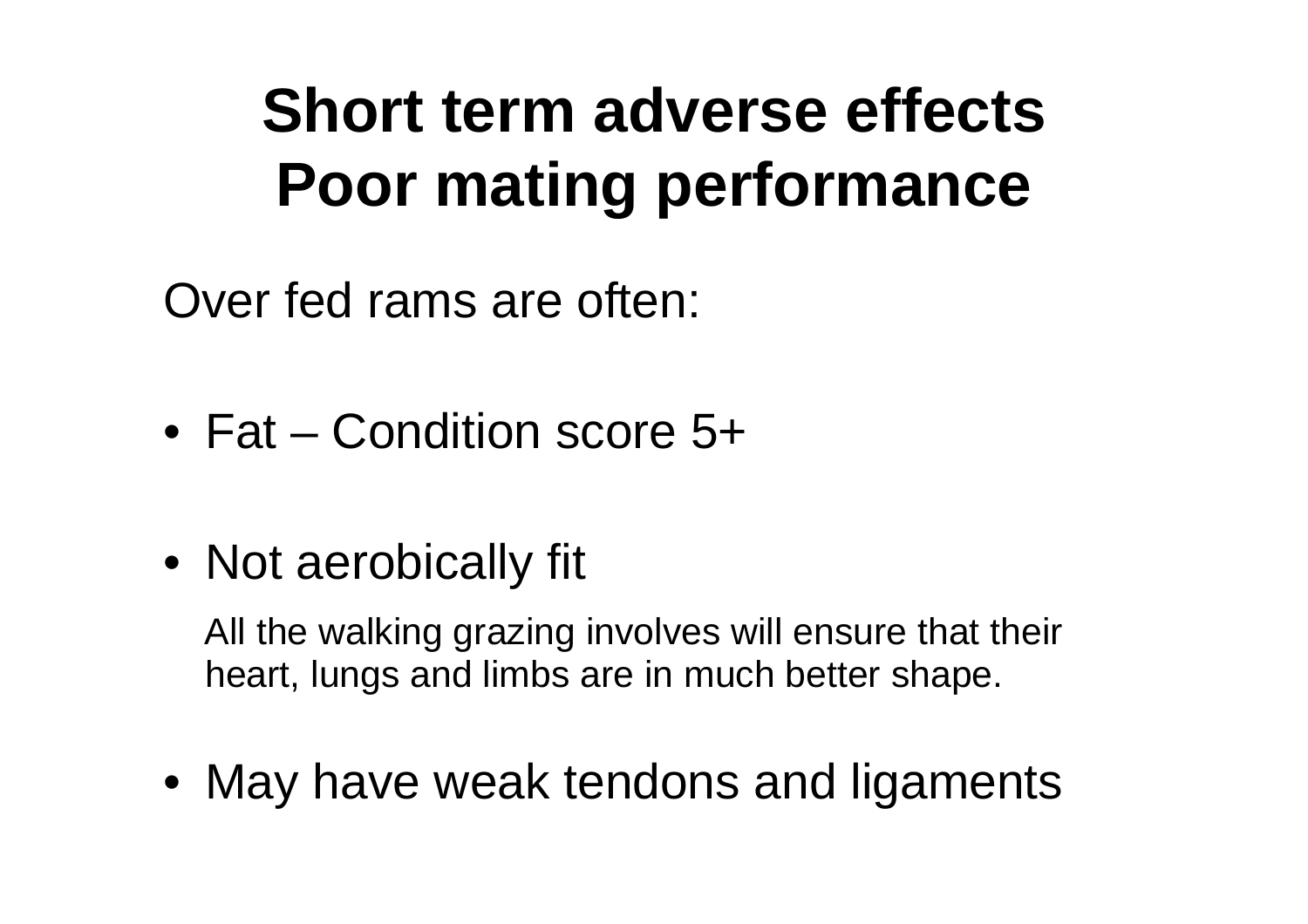# Unfit rams will perform poorly

- • Oestrus detection – ie the number of different ewes served within a given period
- $\bullet$  Mating dexterity - the ability to mate the ewe properly ie to achieve intromission
- • Service frequency - the number of times each ewe is served, ie fit rams will serve one ewe more than once in her oestrus period and this is positively correlated to ewe pregnancy rate and twinning percentage. (Mattner and Braden 1967)
- $\bullet$  Poor fertility with ewe lambs = ewe lambs have a shorter standing oestrus period than mature ewes so need to be mated by rams that are very fit and able.
- $\bullet$  Getting small ewes in lamb - small light ewes do not want to be mated by a heavy fat ram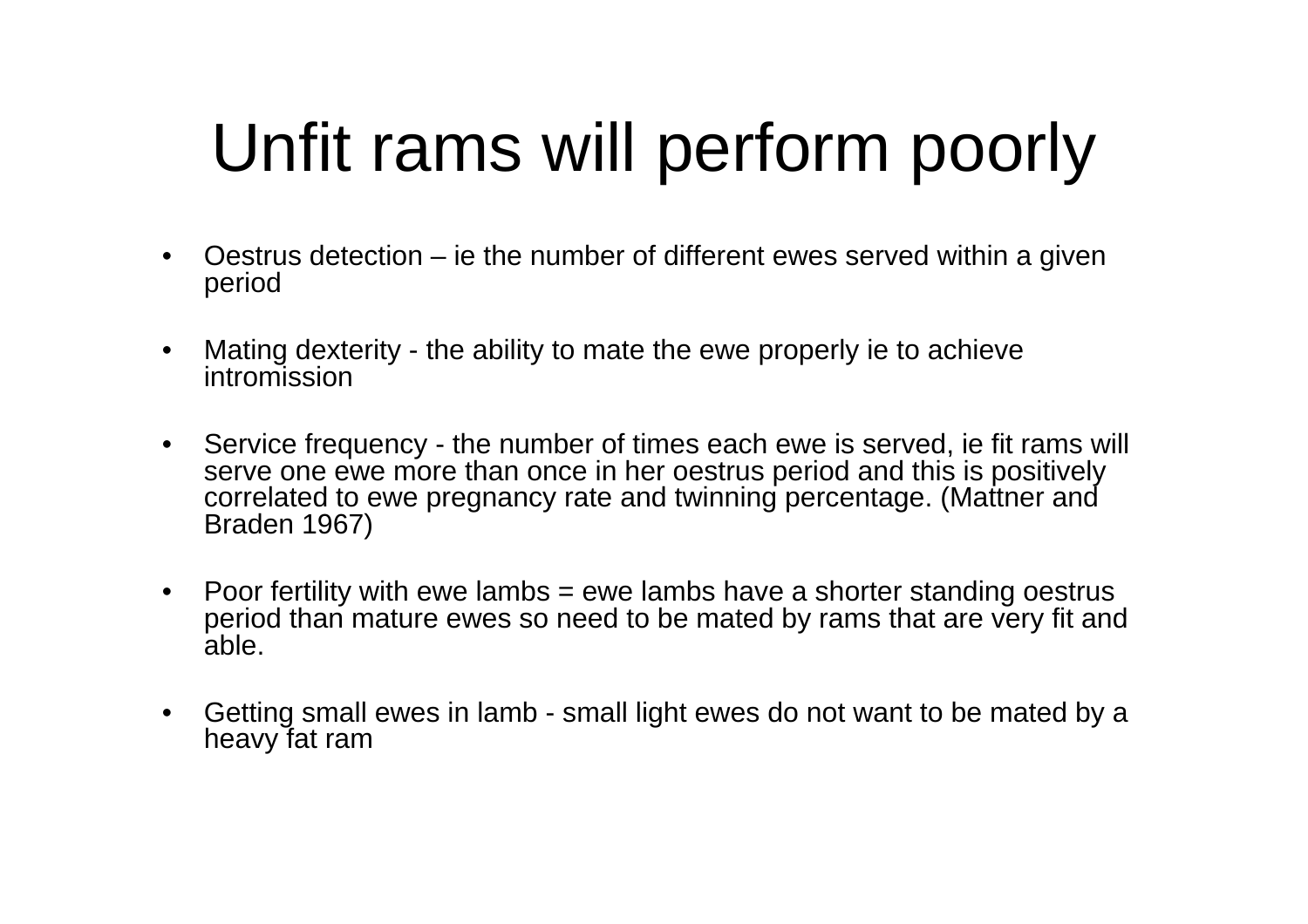### **Short term adverse effects Rams that melt**

- Lose significant body condition after being turned out to pasture.
- Lose significant amounts of testicular tissue -Less semen will be produced -Semen will contain a significant % of abnormal sperm
- Will most likely be sub-fertile or infertile.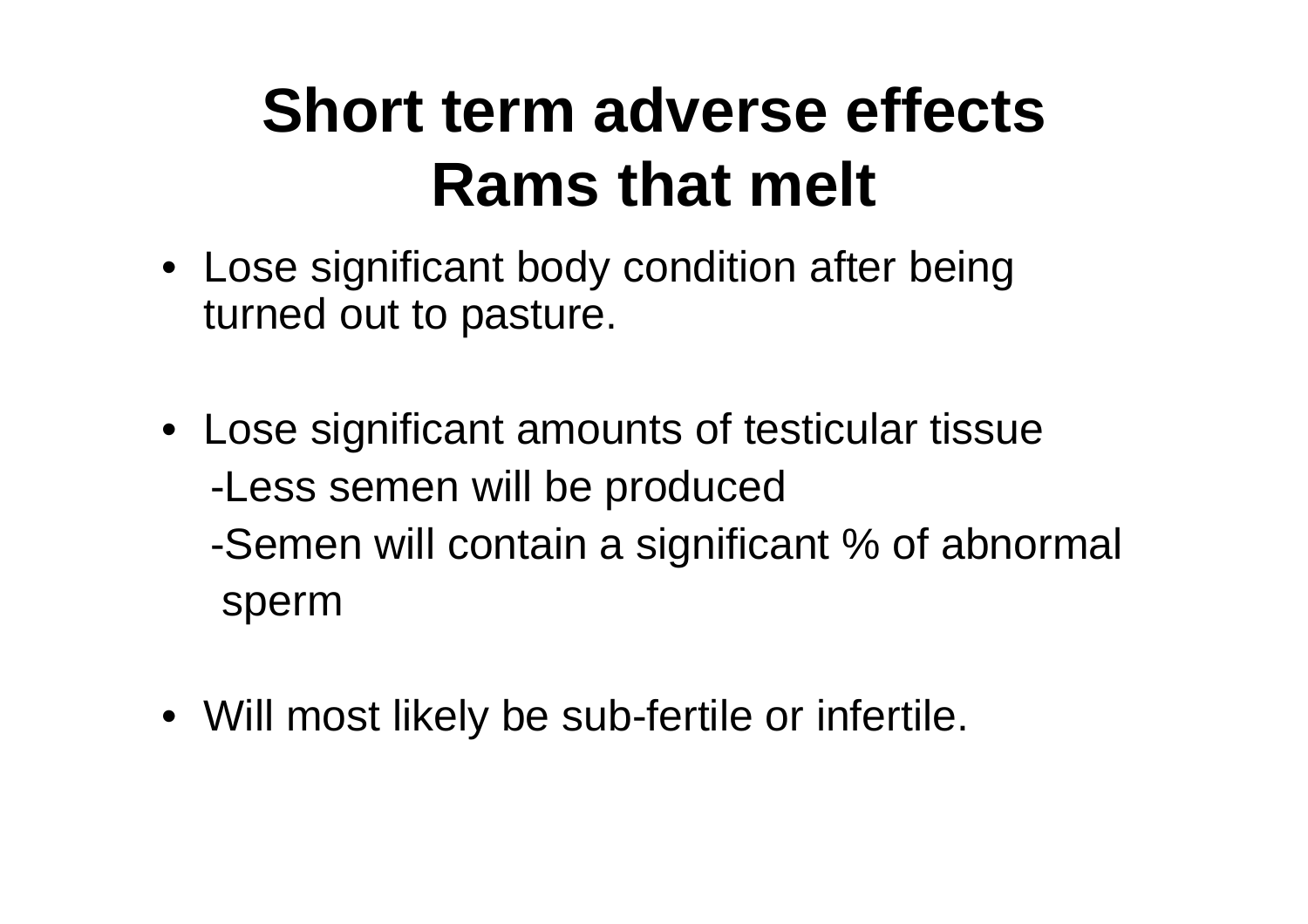# Why do rams melt?

• When a ram has been consuming mostly cereals the microbes in the rumen have adapted to digest cereals and not grass.

When the ram is abruptly placed onto a grass only diet it will take about 3 weeks for the microbes that can digest grass to predominate in the rumen and during that time the ram is losing weight, lose testicle mass and his fertility will suffer.

• Rams are often placed immediately with ewes following arrival on the farm, this exacerbates the problem because he is also chasing ewes and burning up far more energy than he is consuming.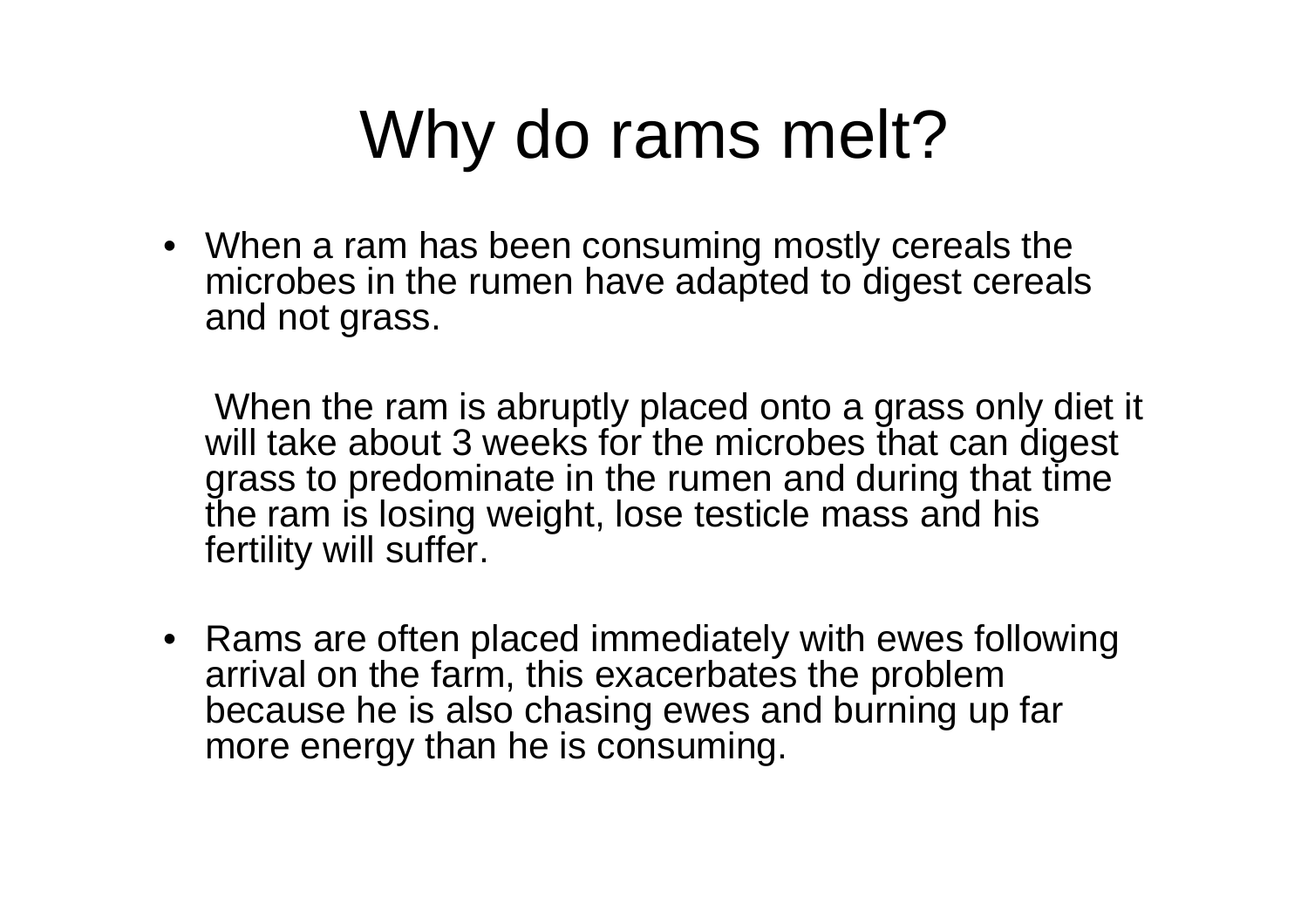#### **Long term adverse effects**

#### **Breeding rams that must be "over fed" to survive.**

- 30-40 years selection for rams that have performed well on an intensive feeding / shedding system  $=$  rams that cannot survive off grass alone.
- This phenomenon is common in the British Suffolk where it is common to see rams surviving for only 1-2 years in the ram team before either dying, going chronically lame or being culled because of chronic poor condition.
- These rams do not have the ability to forage or graze aggressively so therefore lose weight when placed at pasture.
- Charollais and Texel breeders appear to be happily trying to breed this problem into their respective breeds as well……………..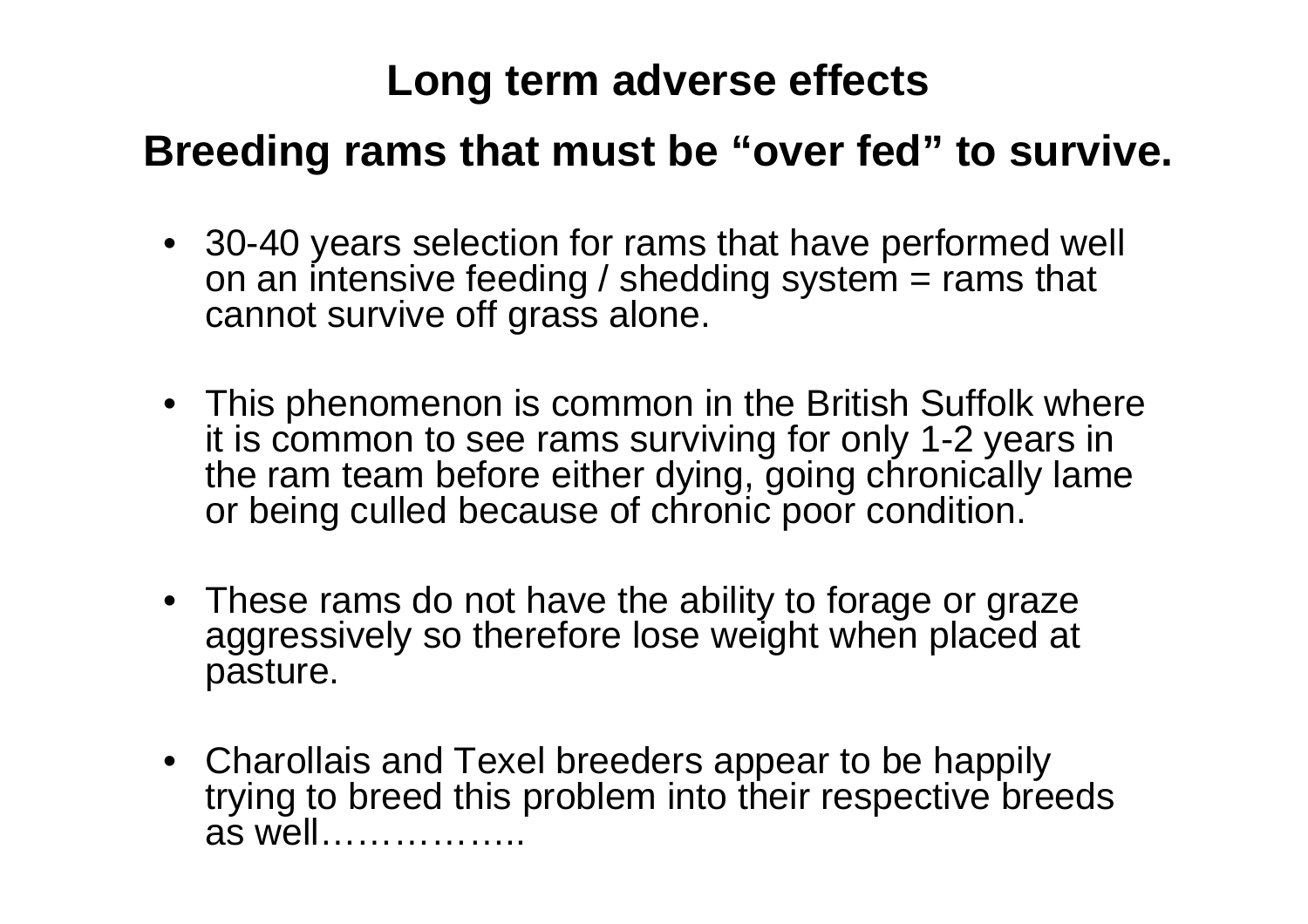#### **Other management practices: Housing rams**

- Unfit Get minimal exercise.
- Fat Likely to be eating a cereal based diet.
- Overheated testicles Little air movement around the  $s$ crotum = high relative humidity = hot testicles.
- Heat stressed Fat, over fed, unfit rams will "feel the heat" at a lower environmental temperature.
- Testicular degeneration Heat stressed rams adopt cooling strategies (ie lying on a cool surface and therefore also their testicles) sooner and for longer increasing the incidence of testicular overheating and therefore degeneration.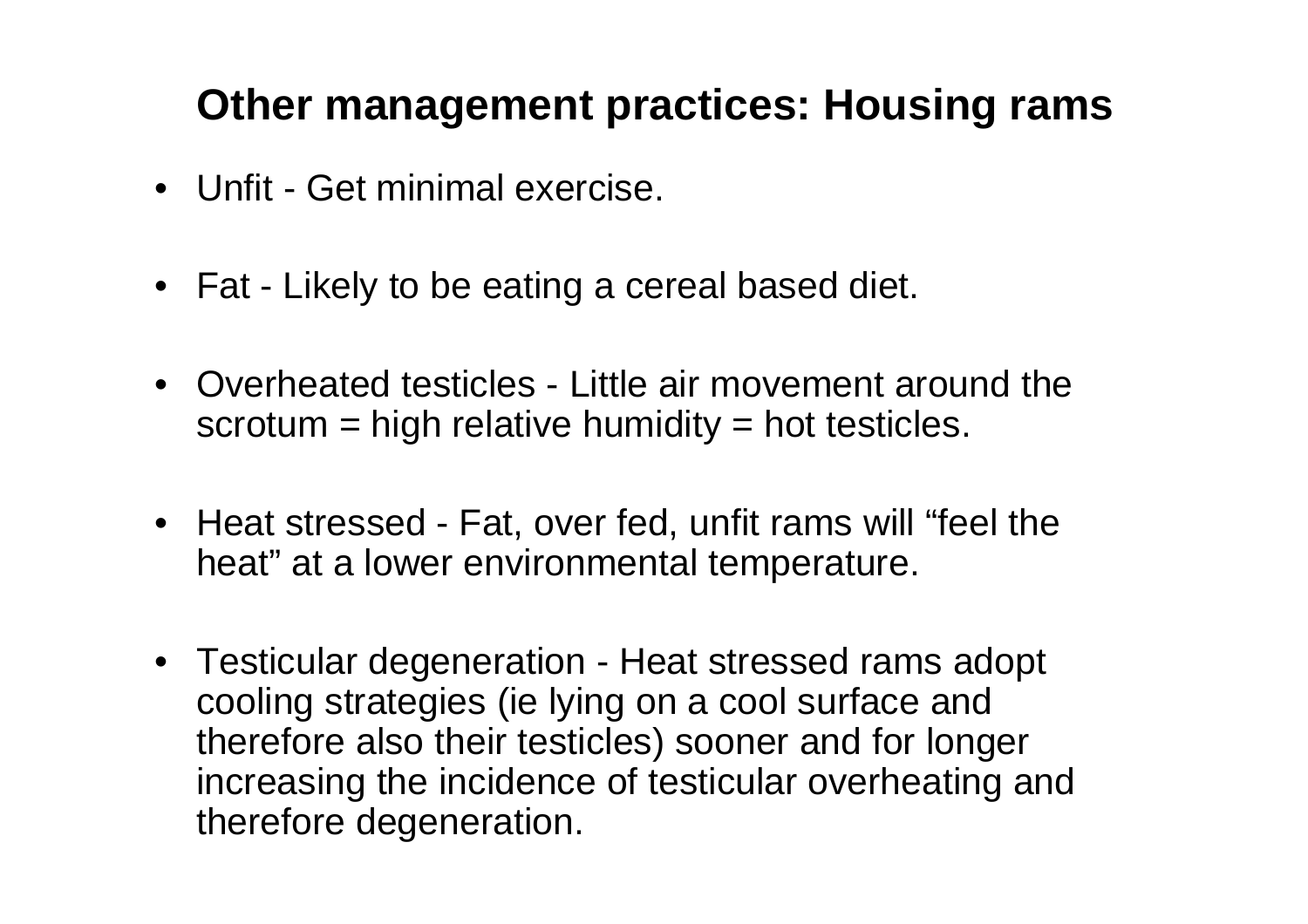### What are we going to do about it?

### • **Change attitudes**

Over fat rams should not win any shows. Breed societies need to re-educate their judges.

#### • **Raise expectations**

Commercial farmers need to raise their expectations on the number of ewes a rams should be able to mate in 3 weeks. Shearling rams should be able to manage 100 ewes, ram lambs 50.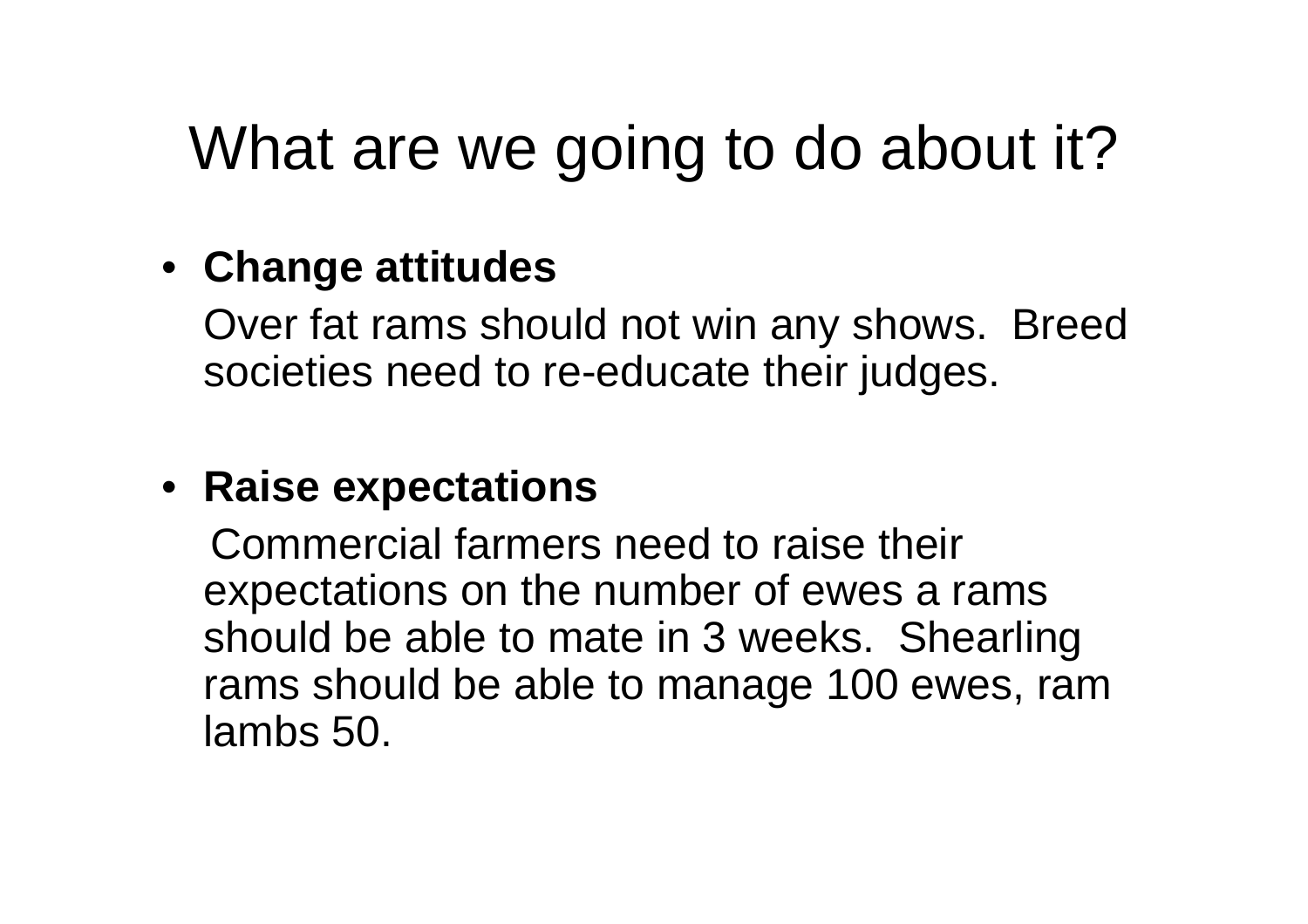### Lower the cost per lamb sired.

Ram cost; life time lambs sired; lamb cost sired

| Cost of ram     |  | £150 £300 £450 £600     |  |
|-----------------|--|-------------------------|--|
| 150 lambs sired |  | £1.00 £2.00 £3.00 £4.00 |  |
| 600 lambs sired |  | £0.25 £0.50 £0.75 £1.00 |  |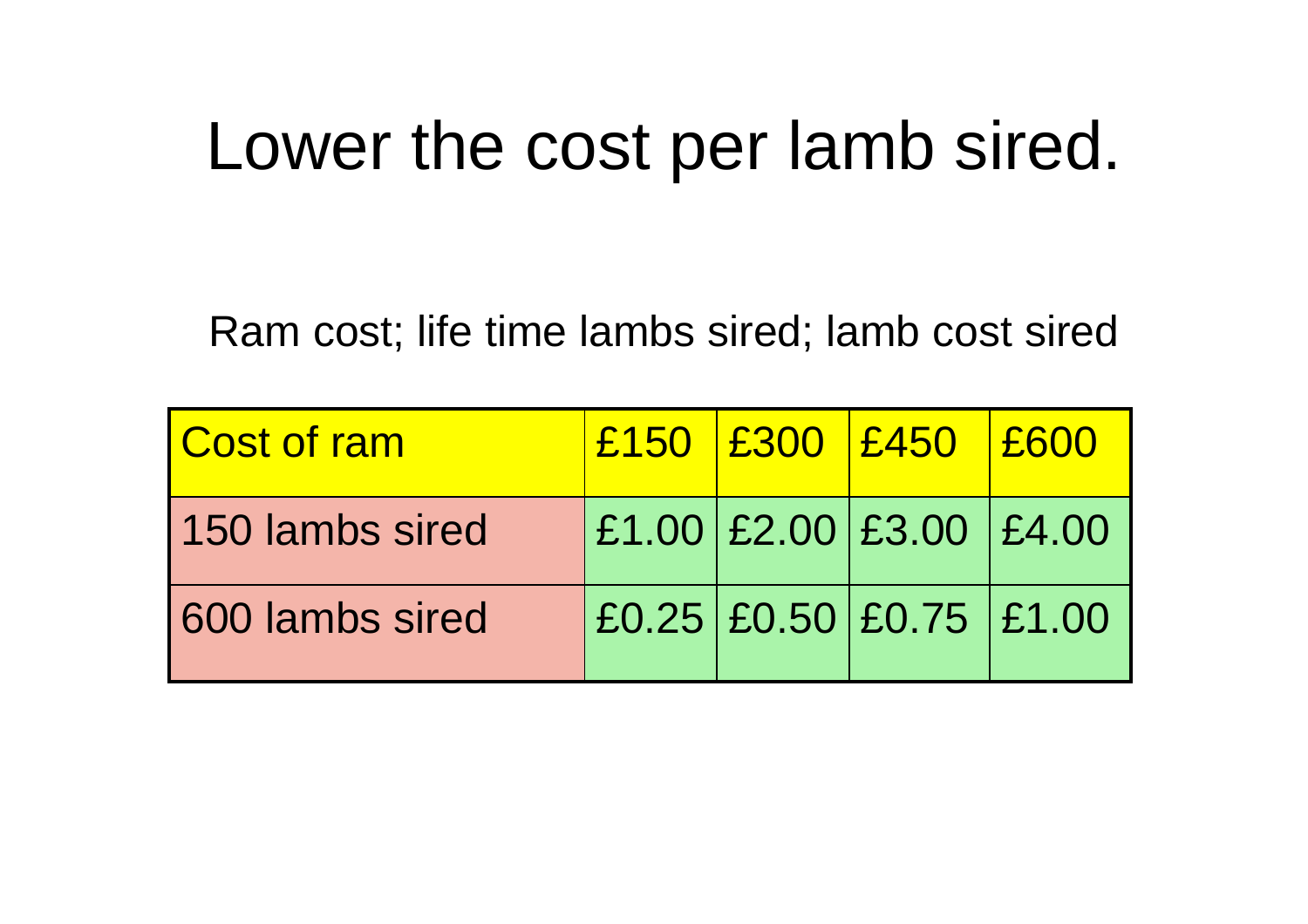# Grasp the opportunity

• Rams should not require cereals to survive.

• Rams should manage 4+ mating seasons.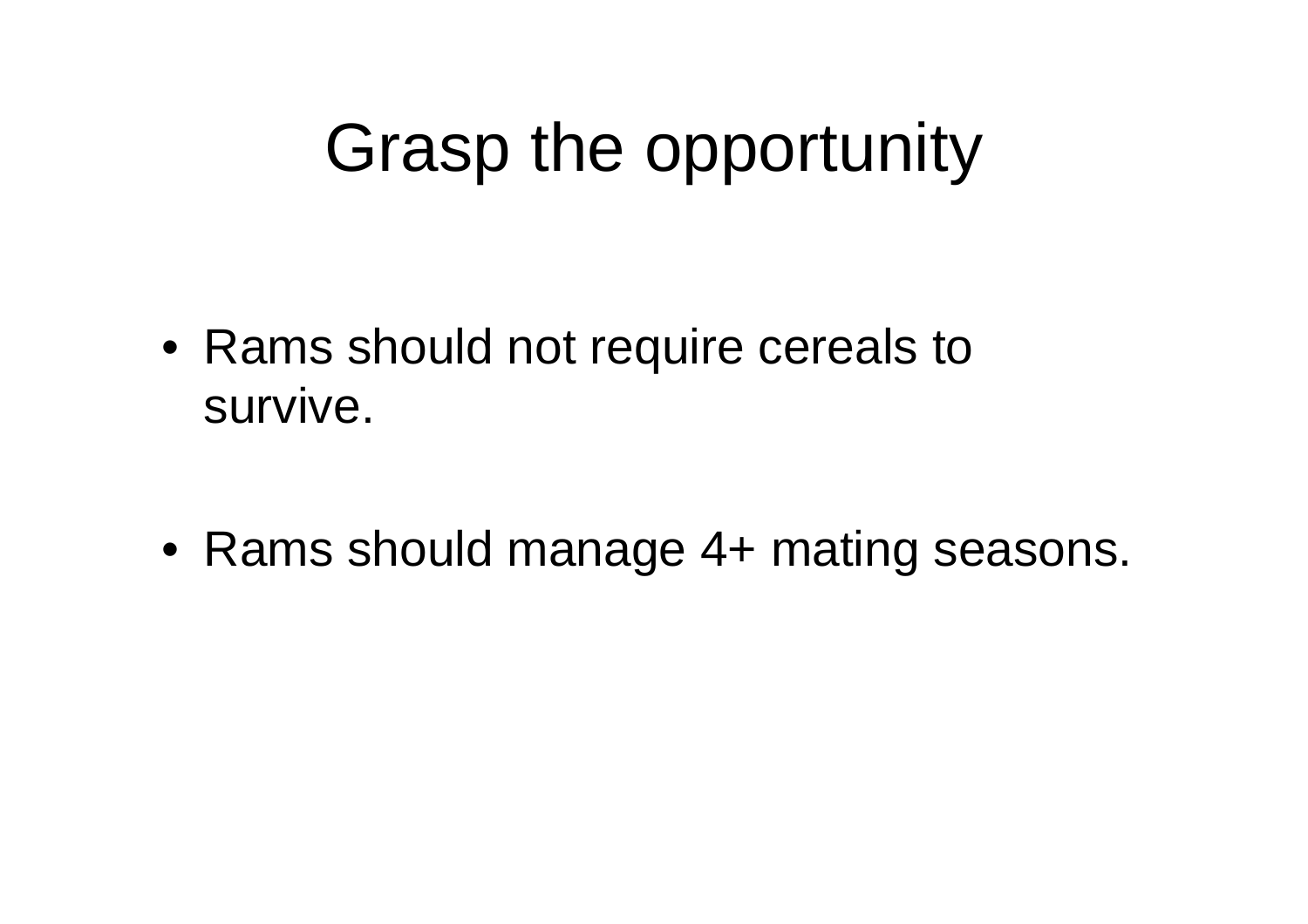# Debunk a few myths

- Cabbages cause infertility in rams Unlikely that the phytoestrogens in cabbages cause infertility as high oestrogenic pastures do not.
- Big rams produce fast growing lambs Feeding makes rams big. Genes and management determine how fast their progeny will grow.
- Rams are only capable of mating 40 -50 ewes per breeding cycle Shearling and mature rams should be capable of mating 100-150 ewes per 17 days.